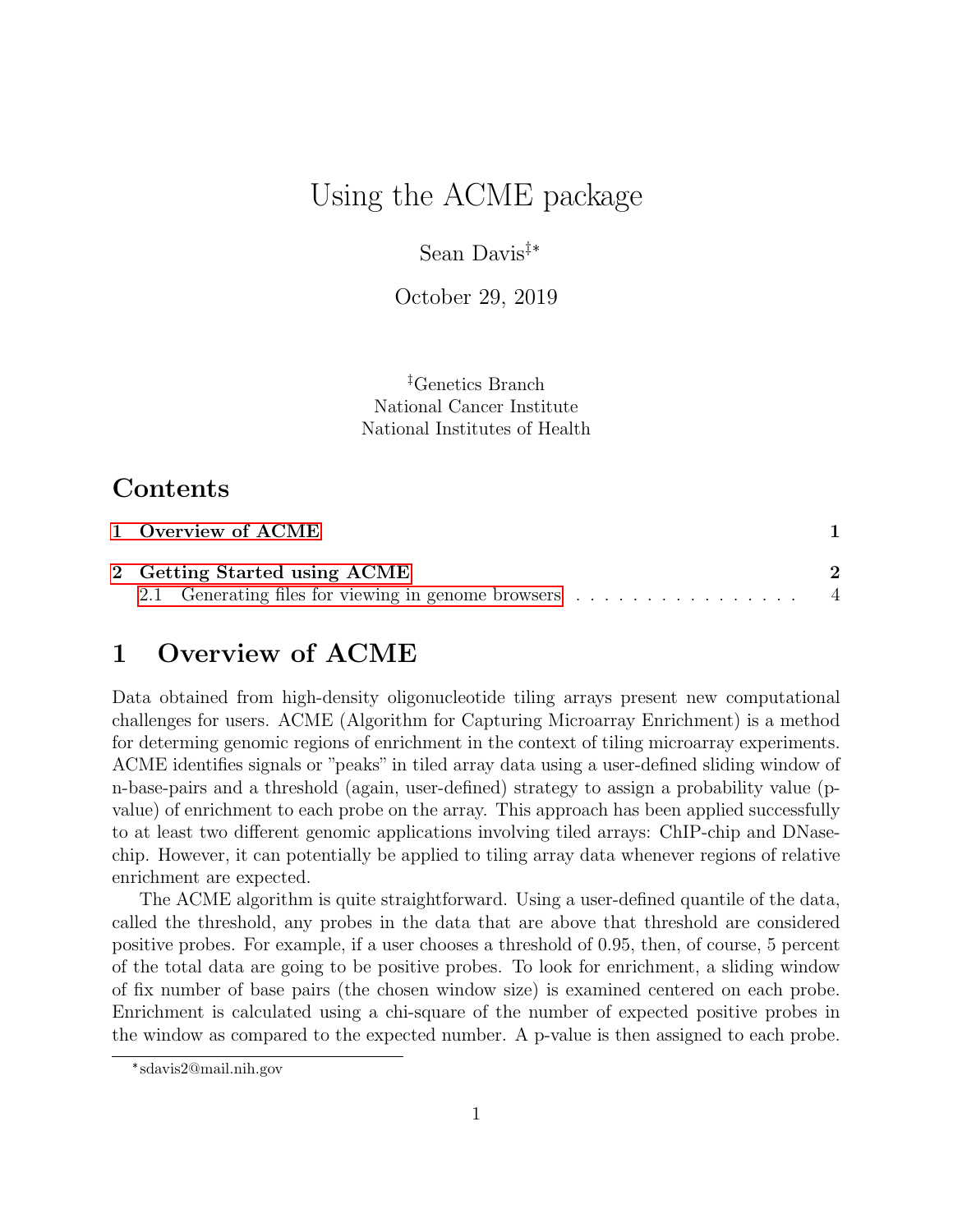Note that these p-values are not corrected for multiple comparisons and should be used as a guide to determining regions of interest rather than a strict statistical significance level.

### <span id="page-1-0"></span>2 Getting Started using ACME

#### > library(ACME)

This loads the ACME library.

To illustrate the package, we begin by loading some example data from two nimblegen arrays. The arrays were custom-designed to assay HOX genes in a ChIP-chip experiment.

```
> datdir <- system.file('extdata',package='ACME')
> fnames <- dir(datdir)
> example.agff <- read.resultsGFF(fnames,path=datdir)
[1] "Reading /tmp/RtmpyGMafz/Rinst74d9174a89f/ACME/extdata/testsamp1.gff"
[1] "Reading /tmp/RtmpyGMafz/Rinst74d9174a89f/ACME/extdata/testsamp2.gff"
> example.agff
ACMESet (storageMode: lockedEnvironment)
assayData: 190181 features, 2 samples
  element names: exprs
protocolData: none
phenoData
 sampleNames: testsamp1 testsamp2
 varLabels: fullfnames
 varMetadata: labelDescription
featureData
 featureNames: 74065 74066 ... 103913 (190181 total)
 fvarLabels: chromosome source ... comment (8 total)
 fvarMetadata: labelDescription
experimentData: use 'experimentData(object)'
Annotation:
```
Now, a is an R data structure (of class  $ACMESet$ ) that contains the data from two test GFF files.

> calc <- do.aGFF.calc(example.agff,window=1000,thresh=0.95)

```
Working on sample 1
Working on chromosome:
chr1 chr10 chr11 chr12 chr13 chr14 chr15 chr16 chr17 chr18 chr19 chr2 chr20
Working on chromosome:
chr1 chr10 chr11 chr12 chr13 chr14 chr15 chr16 chr17 chr18 chr19 chr2 chr20
```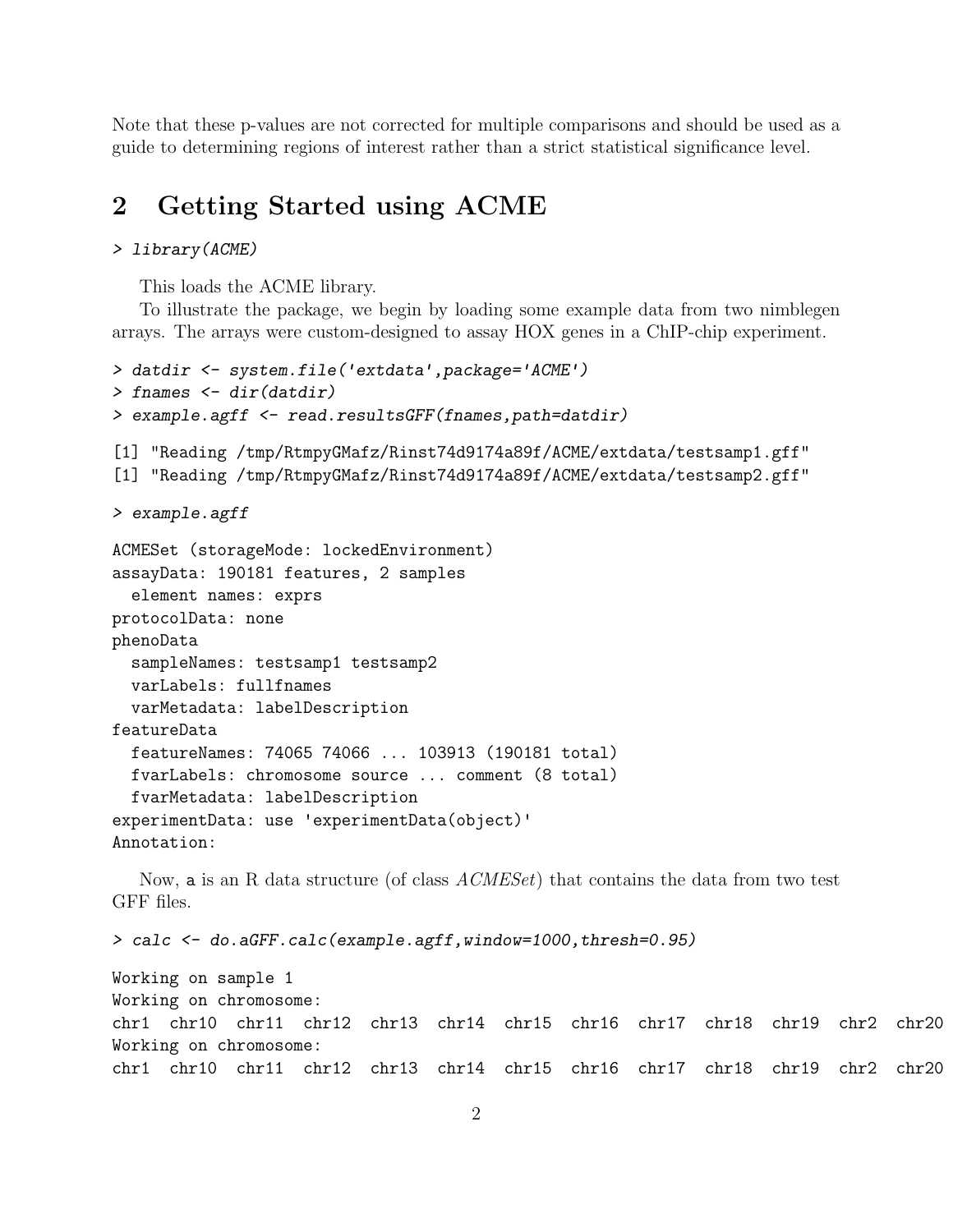The function do. aGFF calc takes as input an  $ACMESet$  object, a window size (usually 2-3 times the expected fragment size from the experiment and large enough to include about 10 probes, at least), and a threshold which will be used to determine which probes are counted as positive in the chi-square test.

If desired, the results can be plotted in an R graphics window. The raw signal intensities of each oligonucleotide (Chip/total genomic DNA) will be displayed as grey points; corresponding P values will be displayed in red. The dotted horizontal line represents the threshold as defined in the call to do. aGFF. calc. In the following example, R plots the results from an arbitrarily chosen region on chromosome 1, genome coordinates 10,000-50,000.

> plot(calc, chrom='chr1', sample=1)



Chromosome: chr1, Sample: testsamp1

```
Chromosome Position
```
And one can find significant regions of interest using:

```
> regs <- findRegions(calc)
> regs[1:5]
```